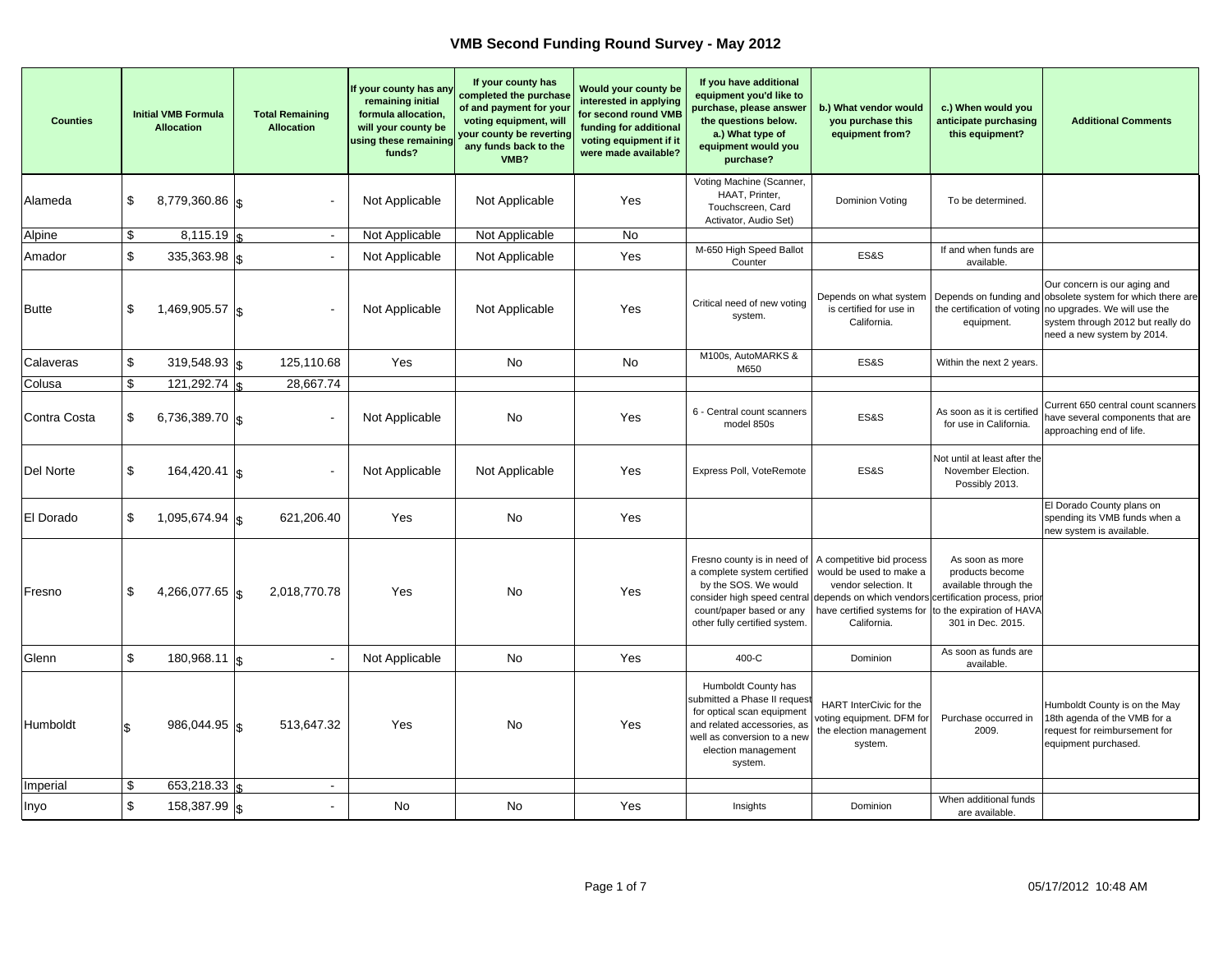| <b>Counties</b> | <b>Initial VMB Formula</b><br><b>Allocation</b> | <b>Total Remaining</b><br><b>Allocation</b> | If your county has any<br>remaining initial<br>formula allocation,<br>will your county be<br>using these remaining<br>funds? | If your county has<br>completed the purchase<br>of and payment for your<br>voting equipment, will<br>your county be reverting<br>any funds back to the<br>VMB? | Would your county be<br>interested in applying<br>for second round VMB<br>funding for additional<br>voting equipment if it<br>were made available? | If you have additional<br>equipment you'd like to<br>purchase, please answer<br>the questions below.<br>a.) What type of<br>equipment would you<br>purchase? | b.) What vendor would<br>you purchase this<br>equipment from?                                                 | c.) When would you<br>anticipate purchasing<br>this equipment? | <b>Additional Comments</b>                                                                                                                                                                                                                                                                                                                                                                    |
|-----------------|-------------------------------------------------|---------------------------------------------|------------------------------------------------------------------------------------------------------------------------------|----------------------------------------------------------------------------------------------------------------------------------------------------------------|----------------------------------------------------------------------------------------------------------------------------------------------------|--------------------------------------------------------------------------------------------------------------------------------------------------------------|---------------------------------------------------------------------------------------------------------------|----------------------------------------------------------------|-----------------------------------------------------------------------------------------------------------------------------------------------------------------------------------------------------------------------------------------------------------------------------------------------------------------------------------------------------------------------------------------------|
| Kern            | \$<br>$3,401,866.46$ \s                         |                                             | Not Applicable                                                                                                               | Not Applicable                                                                                                                                                 | Yes                                                                                                                                                | Polling place optical scan<br>equipment                                                                                                                      | unknown                                                                                                       | 2015                                                           | Kern County has expended all of it's<br>VMB funding but would be<br>interested in being included in any<br>additional distribution of new or<br>reallocated funding.                                                                                                                                                                                                                          |
| Kings           | \$<br>$581,008.11$ \$                           | $\blacksquare$                              |                                                                                                                              |                                                                                                                                                                |                                                                                                                                                    |                                                                                                                                                              |                                                                                                               |                                                                |                                                                                                                                                                                                                                                                                                                                                                                               |
| Lake            | \$<br>417,320.58 \$                             | 95,930.56                                   | Yes                                                                                                                          | No                                                                                                                                                             | No                                                                                                                                                 |                                                                                                                                                              |                                                                                                               |                                                                | Lake county has no immediate<br>plans to purchase new voting<br>equipment/system. However, our<br>main system (Mark-A-Vote) is used<br>by only 2 other California counties<br>and there is a possibility that we will<br>be forced to upgrade in the future.<br>As a result, I am reluctant to revert<br>any of the funds back to the VMB.                                                    |
| Lassen          | \$<br>207,796.11                                | $\sim$                                      |                                                                                                                              |                                                                                                                                                                |                                                                                                                                                    |                                                                                                                                                              |                                                                                                               |                                                                |                                                                                                                                                                                                                                                                                                                                                                                               |
| Los Angeles     | \$<br>49,636,590.28 $\vert$ \$                  | 49,026,236.33                               | Yes                                                                                                                          | Not Applicable                                                                                                                                                 | Yes                                                                                                                                                | See attached                                                                                                                                                 | See attached                                                                                                  | See attached                                                   | Los Angeles County seeks to<br>replace it's existing voting systems.<br>There are currently no certified<br>voting systems in California that<br>meet our needs. Through our<br>Voting Systems Assessment<br>Project we seek to partner with a<br>public entity or vendor to develop a<br>voting system solution by 2015.<br>Attached please find a copy of<br>previous testimony to the VMB. |
| Madera          | \$<br>642,094.85                                | 183,179.65                                  |                                                                                                                              |                                                                                                                                                                |                                                                                                                                                    |                                                                                                                                                              |                                                                                                               |                                                                |                                                                                                                                                                                                                                                                                                                                                                                               |
| Marin           | \$<br>$1,879,587.19$ \\$                        | 658,116.98                                  | Yes                                                                                                                          | Not Applicable                                                                                                                                                 | Yes                                                                                                                                                | New ballot counting system<br>that includes high speed<br>central count scanners.                                                                            | Unknown. Would go out to<br>bid as soon as there are<br>new systems certified in<br>CA available to purchase. | 2013-2017                                                      | Our current voting system is at the<br>end of its life; however, there are no<br>new voting systems that meet<br>current EAC standards and are<br>state certified to purchase. When at<br>least two of these systems become<br>available, we plan to issue an RFP<br>and purchase one.                                                                                                        |
| Mariposa        | \$<br>$145,591.18$ \\$                          |                                             | <b>No</b>                                                                                                                    | <b>No</b>                                                                                                                                                      | Yes                                                                                                                                                | Updated accessible voting<br>equipment.                                                                                                                      | Dominion                                                                                                      | 2013 or early 2014                                             |                                                                                                                                                                                                                                                                                                                                                                                               |
| Mendocino       | \$<br>620,444.80 \$                             | 198,748.40                                  | Yes                                                                                                                          | No                                                                                                                                                             | Yes                                                                                                                                                | <b>Ballot On Demand</b><br><b>Updating GEMS Server</b>                                                                                                       | ES&S                                                                                                          | Within the next year.                                          |                                                                                                                                                                                                                                                                                                                                                                                               |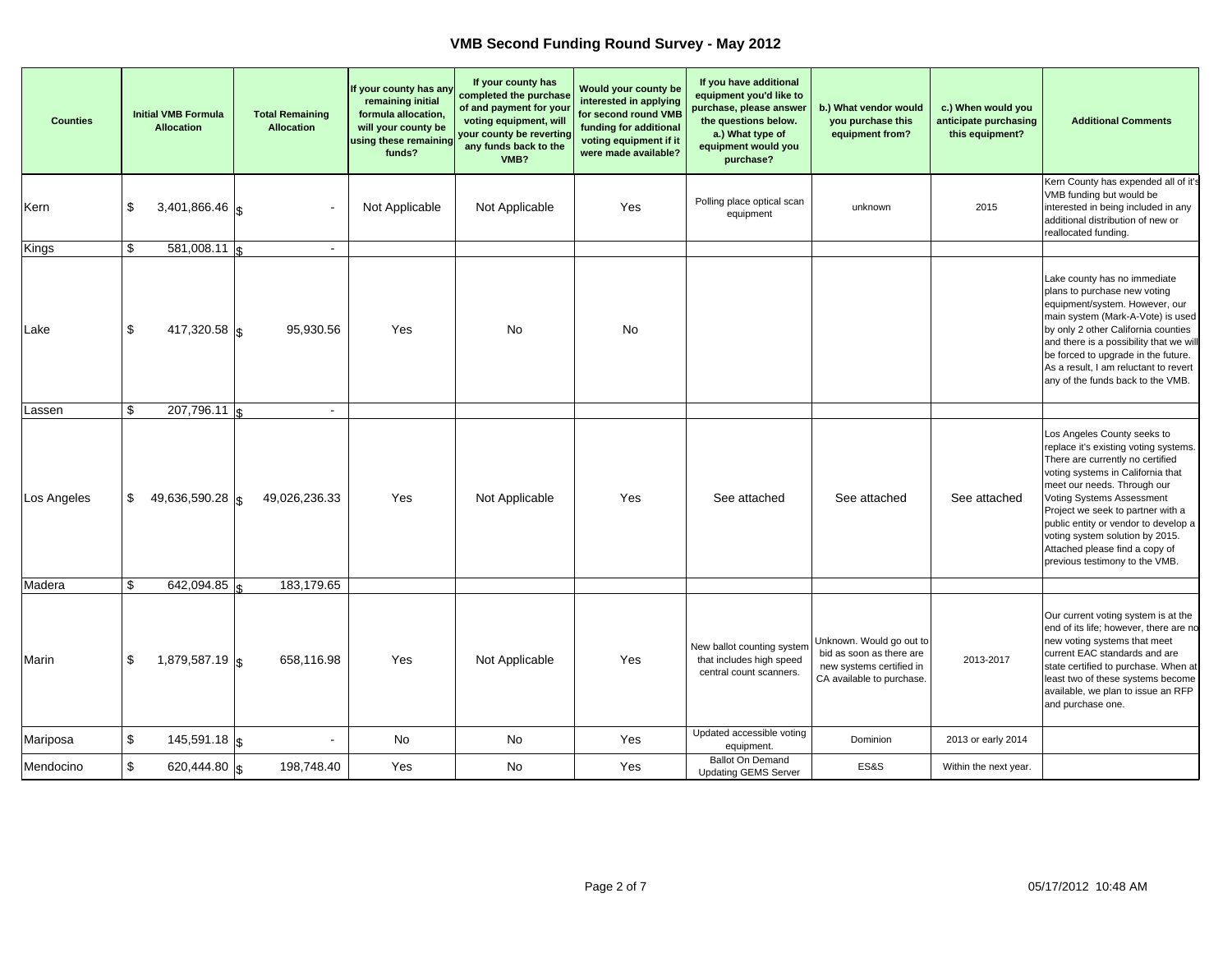| <b>Counties</b> | <b>Initial VMB Formula</b><br><b>Allocation</b> | <b>Total Remaining</b><br><b>Allocation</b> | If your county has any<br>remaining initial<br>formula allocation,<br>will your county be<br>using these remaining<br>funds? | If your county has<br>completed the purchase<br>of and payment for your<br>voting equipment, will<br>your county be reverting<br>any funds back to the<br>VMB? | Would your county be<br>interested in applying<br>for second round VMB<br>funding for additional<br>voting equipment if it<br>were made available? | If you have additional<br>equipment you'd like to<br>purchase, please answer<br>the questions below.<br>a.) What type of<br>equipment would you<br>purchase? | b.) What vendor would<br>you purchase this<br>equipment from? | c.) When would you<br>anticipate purchasing<br>this equipment? | <b>Additional Comments</b>                                                                                                                                                                                                                                                                                                                                                                                                                                                                                                                                                                                                                                                                                                                               |
|-----------------|-------------------------------------------------|---------------------------------------------|------------------------------------------------------------------------------------------------------------------------------|----------------------------------------------------------------------------------------------------------------------------------------------------------------|----------------------------------------------------------------------------------------------------------------------------------------------------|--------------------------------------------------------------------------------------------------------------------------------------------------------------|---------------------------------------------------------------|----------------------------------------------------------------|----------------------------------------------------------------------------------------------------------------------------------------------------------------------------------------------------------------------------------------------------------------------------------------------------------------------------------------------------------------------------------------------------------------------------------------------------------------------------------------------------------------------------------------------------------------------------------------------------------------------------------------------------------------------------------------------------------------------------------------------------------|
| Merced          | \$<br>1,056,294.37 $\vert$ \$                   | $\overline{\phantom{a}}$                    | Not Applicable                                                                                                               | <b>No</b>                                                                                                                                                      | Yes                                                                                                                                                | Two M-850 High speed<br>ballot counters, to convert<br>Merced County to<br>Centralized Count.                                                                | ES&S, our current voting<br>system vendor.                    | Upon receipt of funding                                        | Merced county currently utilizes M-<br>100 ballot counting scanners at<br>each of 114 precincts. This requires<br>maintaining, testing, delivery &<br>recovery of scanners to each<br>polling location, each election. The<br>M-850 scanner has the capability of<br>counting all precincts at one Central<br>Count location and will require<br>maintaining, and testing only two<br>machines per election, saving<br>maintenance and testing costs,<br>along with delivery, set-up and<br>recovery each election. The county<br>will save the cost of labor hours<br>each election for logic and accuracy<br>testing of each machne. This will<br>reduce to only two machines. The<br>M-850 cost will be recovered within<br>two full election cycles. |
| Modoc           | \$<br>76,314.42 \$                              | 76,314.42                                   | Yes                                                                                                                          | Not Applicable                                                                                                                                                 | Yes                                                                                                                                                | Optical scans need to be<br>replaced, as well as a<br>server and computers.                                                                                  | ES&S and unknown                                              | As soon as possible                                            | Can we receive information on<br>accessing these funds and what is<br>required from us in doing so?                                                                                                                                                                                                                                                                                                                                                                                                                                                                                                                                                                                                                                                      |
| Mono            | \$<br>$91,998.83$ \\$                           | 16,998.83                                   | Yes                                                                                                                          | <b>No</b>                                                                                                                                                      | Yes                                                                                                                                                | We purchased additional<br>Optech Insight machines in<br>2007 and 2008. I would like<br>to be reimbursed from our<br>remaining funds, is that<br>possible?   | We purchased from<br>Dominion (previously<br>Sequoia).        | Equipment already<br>purchased as noted in (a<br>above.        | Will you let me know if I can submit<br>a claim for reimbursement for<br>equipment purchased in 2007-2008<br>(as noted in (a) above)? I don't want<br>to revert any funds back if I can still<br>purchase equipment. We may want<br>to apply for second round funding to<br>replace old equipment.                                                                                                                                                                                                                                                                                                                                                                                                                                                       |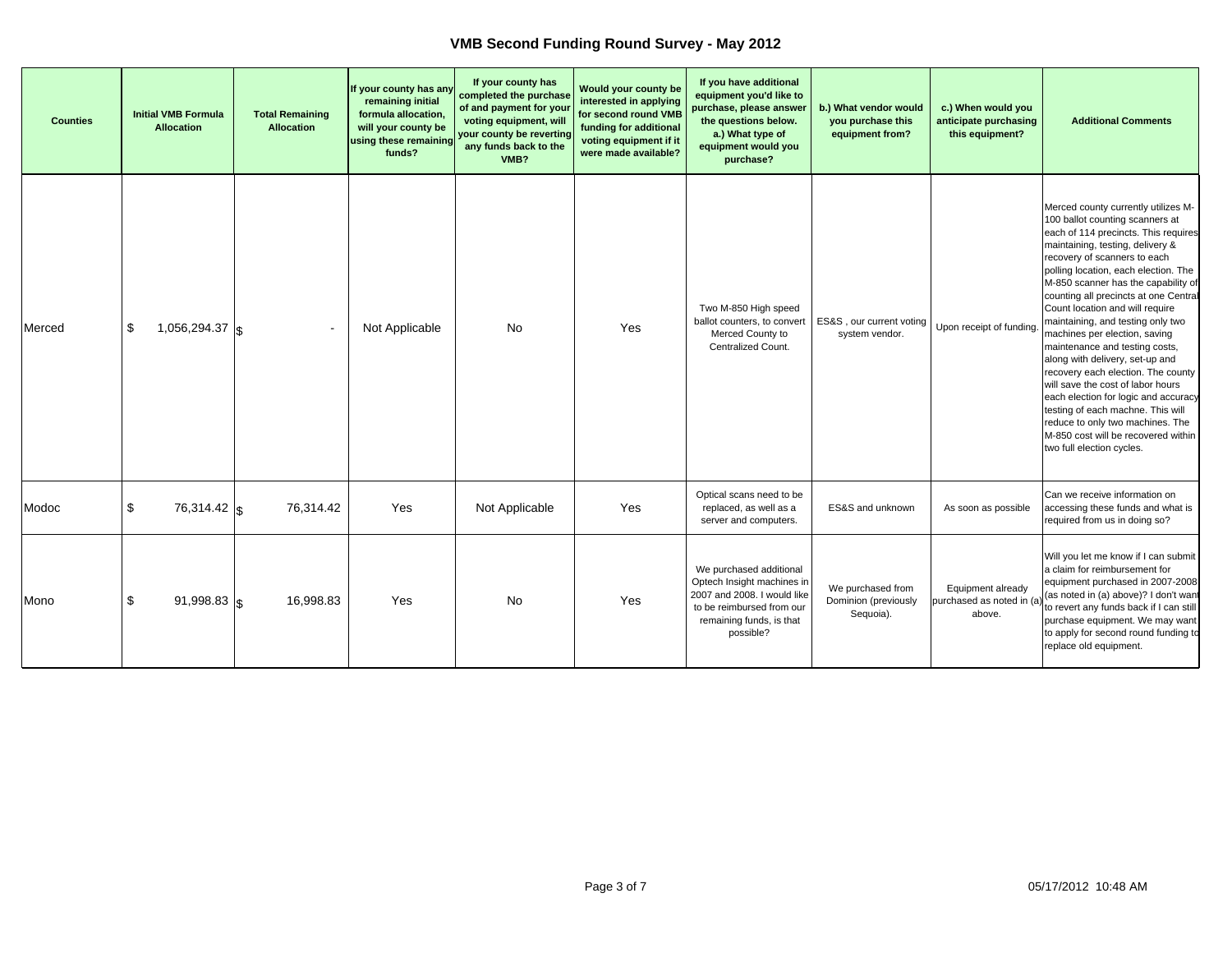| <b>Counties</b> | <b>Initial VMB Formula</b><br>Allocation | <b>Total Remaining</b><br><b>Allocation</b> | If your county has any<br>remaining initial<br>formula allocation,<br>will your county be<br>using these remaining<br>funds? | If your county has<br>completed the purchase<br>of and payment for your<br>voting equipment, will<br>your county be reverting<br>any funds back to the<br>VMB? | Would your county be<br>interested in applying<br>for second round VMB<br>funding for additional<br>voting equipment if it<br>were made available? | If you have additional<br>equipment you'd like to<br>purchase, please answer<br>the questions below.<br>a.) What type of<br>equipment would you<br>purchase?       | b.) What vendor would<br>you purchase this<br>equipment from?          | c.) When would you<br>anticipate purchasing<br>this equipment?                                                                      | <b>Additional Comments</b>                                                                                                                                                                                                                                                                                                                                                                                                                                                                                                                                                                                                                                                                                                                                               |
|-----------------|------------------------------------------|---------------------------------------------|------------------------------------------------------------------------------------------------------------------------------|----------------------------------------------------------------------------------------------------------------------------------------------------------------|----------------------------------------------------------------------------------------------------------------------------------------------------|--------------------------------------------------------------------------------------------------------------------------------------------------------------------|------------------------------------------------------------------------|-------------------------------------------------------------------------------------------------------------------------------------|--------------------------------------------------------------------------------------------------------------------------------------------------------------------------------------------------------------------------------------------------------------------------------------------------------------------------------------------------------------------------------------------------------------------------------------------------------------------------------------------------------------------------------------------------------------------------------------------------------------------------------------------------------------------------------------------------------------------------------------------------------------------------|
| Monterey        | \$<br>1,991,025.00 $\vert$ \$            |                                             | Not Applicable                                                                                                               | Not Applicable                                                                                                                                                 | Yes                                                                                                                                                | Potentially whole new<br>system, including precinct<br>scanners which the county<br>does not currently have. At<br>minimum, we need new<br>central count machines. | If time permitted, would<br>issue RFP. Current vendor<br>is Dominion.  | Purchase to roll out in<br>odd-year, earliest would<br>be 2015 as funds are not<br>currently available for<br>acquisitions in 2013. | Monterey County is a Section 5<br>(Preclearance) county under the<br>VRA and would be required to allow<br>a 60-day review and approval (or<br>not) of new voting equipment from<br>the US DOJ. The County's current<br>voting equipment was first<br>purchased in 1998 and is in<br>desperate need of replacement.<br>The county does not have any<br>general fund monies set aside<br>specifically for new voting<br>equipment for the Department, so<br>any funds available through bonds<br>or grants is necessary to purchase<br>newer and improved technologies<br>for the voters in Monterey. At<br>minimum, the County would<br>purchase new central count ballot<br>scanners, and if enough funds,<br>precinct scanners and/or and entire<br>new voting system. |
| Napa            | \$<br>$891,111.44$ s                     | $\blacksquare$                              | Not Applicable                                                                                                               | Not Applicable                                                                                                                                                 | No                                                                                                                                                 |                                                                                                                                                                    |                                                                        |                                                                                                                                     |                                                                                                                                                                                                                                                                                                                                                                                                                                                                                                                                                                                                                                                                                                                                                                          |
| Nevada          | \$<br>$866,431.28$ \s                    | 115,704.96                                  | Yes                                                                                                                          | No                                                                                                                                                             | Yes                                                                                                                                                | Any replacement equipment<br>needed due to age of the<br>equipment.                                                                                                |                                                                        |                                                                                                                                     |                                                                                                                                                                                                                                                                                                                                                                                                                                                                                                                                                                                                                                                                                                                                                                          |
| Orange          | \$<br>16,782,377.26   \$                 |                                             | Not Applicable                                                                                                               | No                                                                                                                                                             | Yes                                                                                                                                                | Election mailing equipment,<br>eSlates, and voting booths                                                                                                          | Pitney Bowes and Hart<br>InterCivic                                    | When additional funding<br>is available, we will<br>purchase within the fiscal<br>year.                                             |                                                                                                                                                                                                                                                                                                                                                                                                                                                                                                                                                                                                                                                                                                                                                                          |
| Placer          | \$<br>$2,015,870.78$ \sigma_0.15         | 520,860.45                                  | Yes                                                                                                                          | Not Applicable                                                                                                                                                 | Yes                                                                                                                                                | Mail Opener/sorter/scanner<br>possibly more voting (optica<br>scan) units at the polls.                                                                            | Still undecided at the<br>moment.                                      | Within the first half of FY<br>2012-13.                                                                                             |                                                                                                                                                                                                                                                                                                                                                                                                                                                                                                                                                                                                                                                                                                                                                                          |
| Plumas          | \$<br>176,139.87                         | $\overline{\phantom{a}}$                    |                                                                                                                              |                                                                                                                                                                |                                                                                                                                                    |                                                                                                                                                                    |                                                                        |                                                                                                                                     |                                                                                                                                                                                                                                                                                                                                                                                                                                                                                                                                                                                                                                                                                                                                                                          |
| Riverside       | \$<br>7,509,478.39 \$                    |                                             | Not Applicable                                                                                                               | Not Applicable                                                                                                                                                 | Yes                                                                                                                                                |                                                                                                                                                                    |                                                                        |                                                                                                                                     | We would like to look at purchasing<br>a whole new voting system but it<br>probably would not happen until<br>2015 and we would need to do a lot<br>of research prior to the decision. It<br>really depends on what certified<br>systems exist in 2015.                                                                                                                                                                                                                                                                                                                                                                                                                                                                                                                  |
| Sacramento      | \$<br>7,721,635.32 \$                    |                                             | Not Applicable                                                                                                               | Not Applicable                                                                                                                                                 | Yes                                                                                                                                                | Upgrade to existing VBM<br>processing equipment and<br>new models of central count successful bidder for VBM<br>optical scan equipment.                            | Current vendor for optical<br>scan equipment;<br>processing equipment. | When funding and<br>certified equipment is<br>available.                                                                            |                                                                                                                                                                                                                                                                                                                                                                                                                                                                                                                                                                                                                                                                                                                                                                          |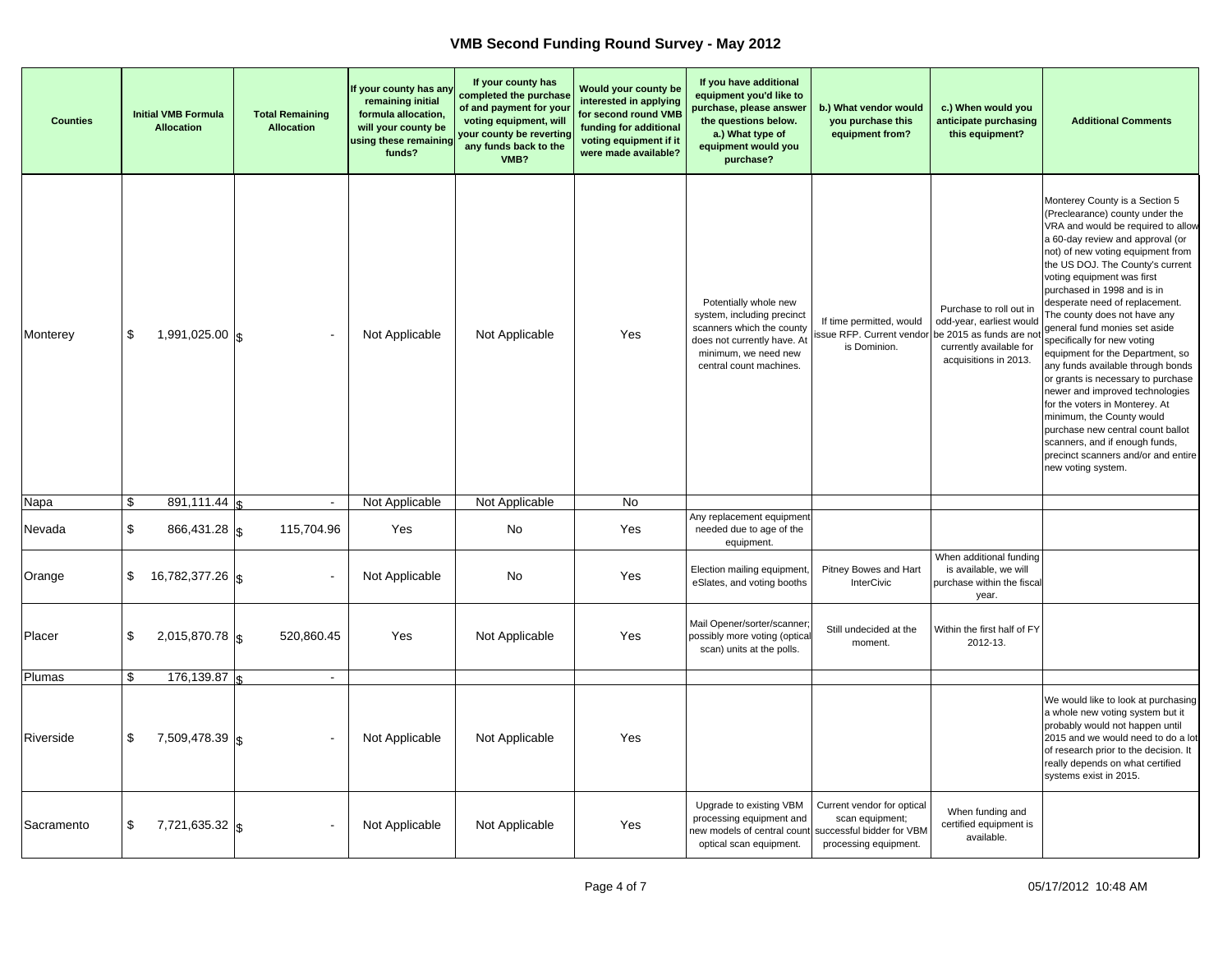| <b>Counties</b> |    | <b>Initial VMB Formula</b><br><b>Allocation</b> | <b>Total Remaining</b><br><b>Allocation</b> | If your county has any<br>remaining initial<br>formula allocation,<br>will your county be<br>using these remaining<br>funds? | If your county has<br>completed the purchase<br>of and payment for your<br>voting equipment, will<br>your county be reverting<br>any funds back to the<br>VMB? | <b>Would your county be</b><br>interested in applying<br>for second round VMB<br>funding for additional<br>voting equipment if it<br>were made available? | If you have additional<br>equipment you'd like to<br>purchase, please answer<br>the questions below.<br>a.) What type of<br>equipment would you<br>purchase? | b.) What vendor would<br>you purchase this<br>equipment from?                                                                | c.) When would you<br>anticipate purchasing<br>this equipment?                                | <b>Additional Comments</b>                                                                                                                                                                                                                                                                                                                                             |
|-----------------|----|-------------------------------------------------|---------------------------------------------|------------------------------------------------------------------------------------------------------------------------------|----------------------------------------------------------------------------------------------------------------------------------------------------------------|-----------------------------------------------------------------------------------------------------------------------------------------------------------|--------------------------------------------------------------------------------------------------------------------------------------------------------------|------------------------------------------------------------------------------------------------------------------------------|-----------------------------------------------------------------------------------------------|------------------------------------------------------------------------------------------------------------------------------------------------------------------------------------------------------------------------------------------------------------------------------------------------------------------------------------------------------------------------|
| San Benito      | \$ | $303,222.05$ \\$                                |                                             | Not Applicable                                                                                                               | Not Applicable                                                                                                                                                 | Yes                                                                                                                                                       | Polling Place and Central<br>Count Vothing Equipment                                                                                                         | Hart                                                                                                                         | Upon funding                                                                                  |                                                                                                                                                                                                                                                                                                                                                                        |
| San Bernardino  | \$ | 7,995,027.76                                    | $\blacksquare$                              |                                                                                                                              |                                                                                                                                                                |                                                                                                                                                           |                                                                                                                                                              |                                                                                                                              |                                                                                               |                                                                                                                                                                                                                                                                                                                                                                        |
| San Diego       | S. | 16,726,146.94   «                               | 7,497,479.43                                | Yes                                                                                                                          | Not Applicable                                                                                                                                                 | Yes                                                                                                                                                       | It is unclear at this time what<br>new equipment will be<br>certified and whether it will<br>be appropriate technology<br>for this county.                   | We continue to monitor<br>progress on the Los<br>Angeles County voting<br>system and might consider<br>following their lead. | This will depend on when<br>new equipment is<br>available.                                    |                                                                                                                                                                                                                                                                                                                                                                        |
| San Francisco   | \$ | 5,742,339.82   \$                               |                                             | Not Applicable                                                                                                               | No                                                                                                                                                             | Yes                                                                                                                                                       | Depending on the timing, in<br>the near-term. SF would<br>purchase replacement<br>equipment, longer-term,<br>apply funding to new voting<br>system.          | For replacement<br>equipment, from Dominion<br>Voting Services. For new<br>system, to be determined.                         | We could purchase<br>replacement equipment<br>immediately, a new<br>system in two years time. |                                                                                                                                                                                                                                                                                                                                                                        |
| San Joaquin     | \$ | 3,279,406.93 $\vert$ \$                         |                                             | Not Applicable                                                                                                               | Not Applicable                                                                                                                                                 | Yes                                                                                                                                                       | Ballot on Demand and a<br><b>Ballot Sorter</b>                                                                                                               | Where we can get the best<br>price/equipment is<br>certified.                                                                | As soon as funds are<br>made available.                                                       | Ballot Sorters and Ballot on<br>Demand are specific to a voting<br>system and need to be able to use<br>HAVA funds in order to proceed. In<br>addition, San Joaquin County's<br>current voting system is archaic and<br>not supported by vendors at this<br>time. Therefore, we will need to<br>have funds made available in order<br>to purchase a new voting system. |
| San Luis Obispo | \$ | 1,690,189.44 $\vert \mathbf{g} \vert$           | 1,291,001.19                                | Yes                                                                                                                          | Not Applicable                                                                                                                                                 | Yes                                                                                                                                                       |                                                                                                                                                              |                                                                                                                              |                                                                                               | There is nothing that is certified for<br>use in California that we are<br>interested in purchasing. We are<br>aware of products in development,<br>buy have no idea when they will<br>become available and certified. But<br>once these products are available,<br>we fully intend to use our remaining<br>funds.                                                     |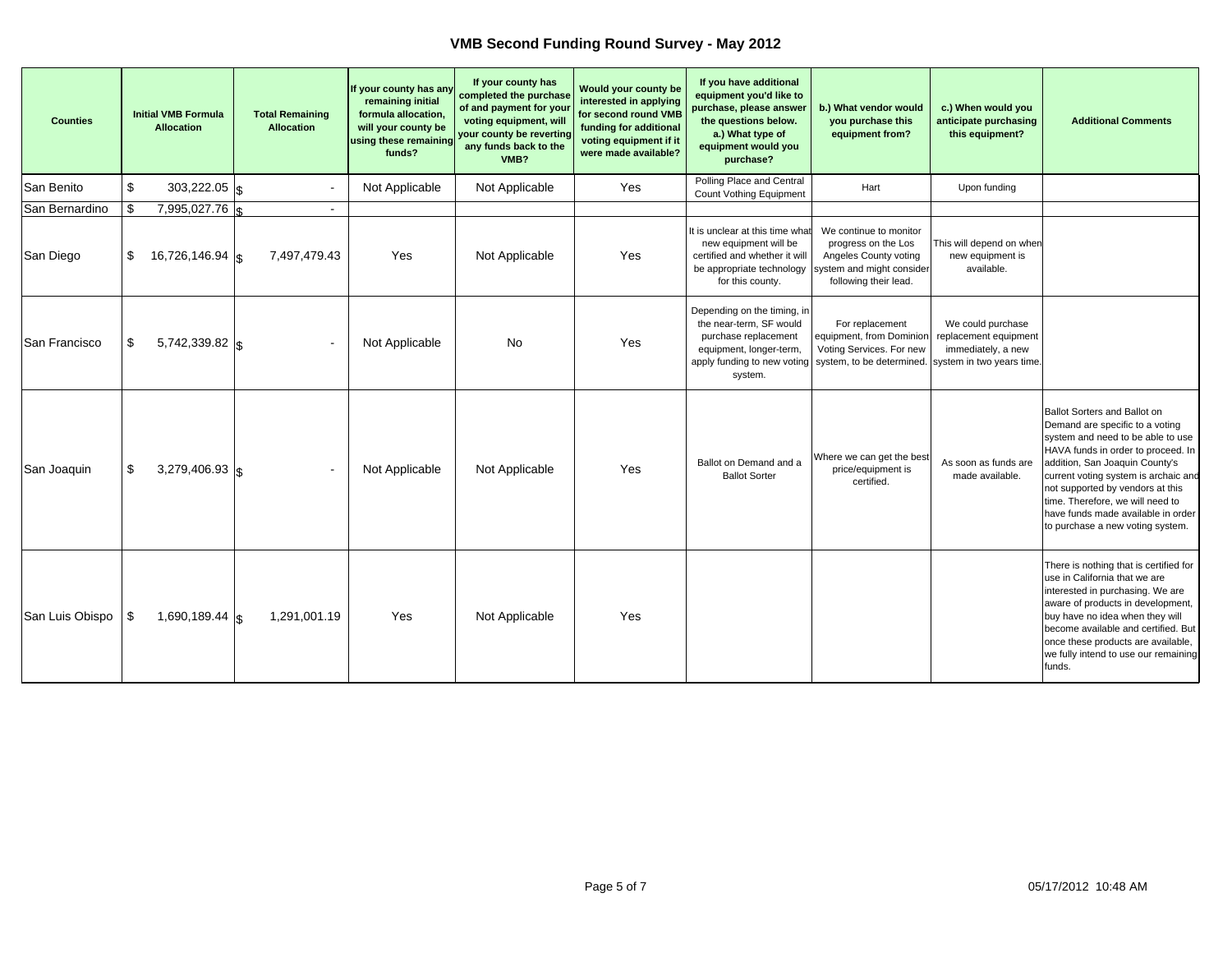| <b>Counties</b> | <b>Initial VMB Formula</b><br><b>Allocation</b> | <b>Total Remaining</b><br><b>Allocation</b> | If your county has any<br>remaining initial<br>formula allocation,<br>will your county be<br>using these remaining<br>funds? | If your county has<br>completed the purchase<br>of and payment for your<br>voting equipment, will<br>your county be reverting<br>any funds back to the<br>VMB? | Would your county be<br>interested in applying<br>for second round VMB<br>funding for additional<br>voting equipment if it<br>were made available? | If you have additional<br>equipment you'd like to<br>purchase, please answer<br>the questions below.<br>a.) What type of<br>equipment would you<br>purchase?                                            | b.) What vendor would<br>you purchase this<br>equipment from?                                                           | c.) When would you<br>anticipate purchasing<br>this equipment?        | <b>Additional Comments</b>                                                                                                                                                                                                                                                                                                                                                                                                                                                                                                              |
|-----------------|-------------------------------------------------|---------------------------------------------|------------------------------------------------------------------------------------------------------------------------------|----------------------------------------------------------------------------------------------------------------------------------------------------------------|----------------------------------------------------------------------------------------------------------------------------------------------------|---------------------------------------------------------------------------------------------------------------------------------------------------------------------------------------------------------|-------------------------------------------------------------------------------------------------------------------------|-----------------------------------------------------------------------|-----------------------------------------------------------------------------------------------------------------------------------------------------------------------------------------------------------------------------------------------------------------------------------------------------------------------------------------------------------------------------------------------------------------------------------------------------------------------------------------------------------------------------------------|
| San Mateo       | \$<br>$4,569,941.98$ \$                         |                                             | Not Applicable                                                                                                               | <b>No</b>                                                                                                                                                      | Yes                                                                                                                                                | Precinct-based Accessible<br>Optical Scan Voting System.                                                                                                                                                | No decision on vendor at<br>this time.                                                                                  | Within the next two to<br>five years and when<br>funds are available. | The county of San Mateo has 52%<br>of its registered voters signed up to<br>vote permanently by mail. We are<br>one of two counties in California to<br>use electronic voting machines as<br>the primary means for voters to cast<br>ballots at the polls, effectively<br>operating two separate voting<br>methods; machine at the polls and<br>paper for mail ballots. The cost to<br>administer two voting methods is<br>costly and time consuming. San<br>Mateo County is looking for one<br>common means to cast ballots,<br>paper. |
| Santa Barbara   | \$<br>$2,749,794.06$ \\cdot                     | 1,028,642.74                                | Yes                                                                                                                          | Not Applicable                                                                                                                                                 | Yes                                                                                                                                                | Equipment used to process<br>and tabulate vote by mail<br>ballots.                                                                                                                                      | Still to be determined.                                                                                                 | In the year 2013.                                                     |                                                                                                                                                                                                                                                                                                                                                                                                                                                                                                                                         |
| Santa Clara     | \$<br>$9,503,395.64$ \\ \g                      |                                             | Not Applicable                                                                                                               | Not Applicable                                                                                                                                                 | Yes                                                                                                                                                | <b>Precinct Count Voting</b><br>Machines<br>(hardware/software), High<br>Speed Central Count<br>Scanners<br>(hardware/software), On-<br>demand Ballot Printer,<br><b>Election Management</b><br>Server. | We would issue an RFP<br>contingent on funding and immediately upon funding<br><b>Board of Supervisors</b><br>approval. | RFP to be issued<br>and Board of Supervisors<br>approval.             |                                                                                                                                                                                                                                                                                                                                                                                                                                                                                                                                         |
| Santa Cruz      | \$<br>1,698,327.79 $\vert$ \$                   |                                             | Not Applicable                                                                                                               | Not Applicable                                                                                                                                                 | Yes                                                                                                                                                | Anything better than what<br>we have now.                                                                                                                                                               | Not sure                                                                                                                | Not sure                                                              |                                                                                                                                                                                                                                                                                                                                                                                                                                                                                                                                         |
| Shasta          | \$<br>1,156,557.13                              | $\overline{\phantom{a}}$                    | Not Applicable                                                                                                               | Not Applicable                                                                                                                                                 | Yes                                                                                                                                                | Unknown at this time.                                                                                                                                                                                   | Unknown at this.                                                                                                        | Unknown at this time.                                                 |                                                                                                                                                                                                                                                                                                                                                                                                                                                                                                                                         |
| Sierra          | \$<br>43,825.14                                 | $\sim$                                      | Not Applicable                                                                                                               | No                                                                                                                                                             | No                                                                                                                                                 |                                                                                                                                                                                                         |                                                                                                                         |                                                                       |                                                                                                                                                                                                                                                                                                                                                                                                                                                                                                                                         |
| Siskiyou        | \$<br>368,246.57 \$                             | 109,303.46                                  | Yes                                                                                                                          | No.                                                                                                                                                            | Yes                                                                                                                                                | Updated optical scan<br>system.                                                                                                                                                                         | Unknown at this time.                                                                                                   | 2015                                                                  | While Siskiyou County Clerk's office<br>has no immediate plans to<br>purchase additional voting<br>equipment, I am concerned that our<br>current system will no longer be<br>supported within the next 3-5 years<br>as the system's technology is<br>outdated. Specifically, the<br>availability of the memory cards for<br>the OS units is now very limited, as<br>the cards are no longer<br>manufactured.                                                                                                                            |
| Solano          | \$<br>2,297,314.00 \$                           | 150,577.09                                  | Yes                                                                                                                          | No                                                                                                                                                             | Yes                                                                                                                                                | New high speed central<br>count tabulators.                                                                                                                                                             | ES&S preferably                                                                                                         | Timing would be based<br>upon certification.                          |                                                                                                                                                                                                                                                                                                                                                                                                                                                                                                                                         |